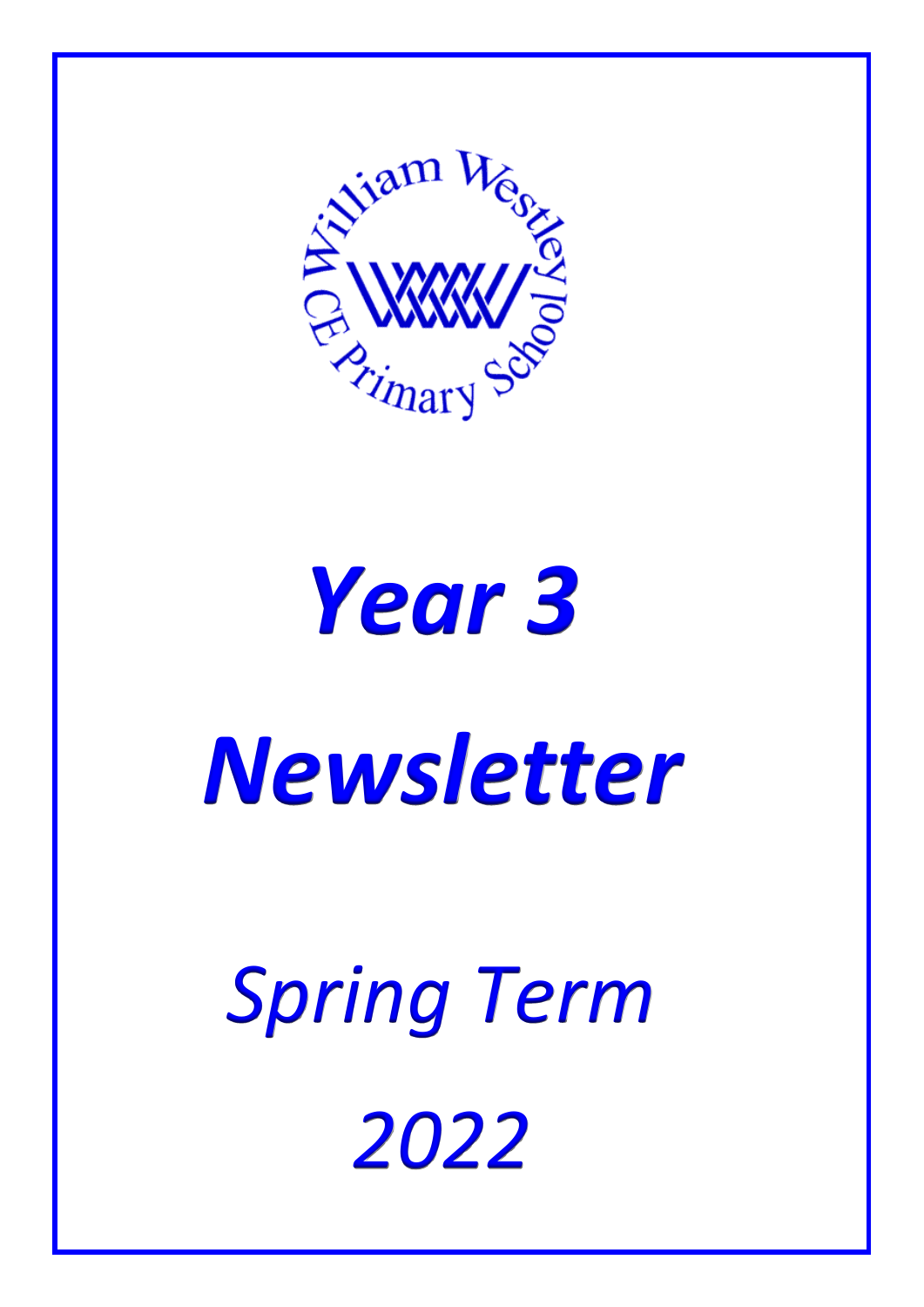#### **Dear Parents and Children**

I hope you all enjoyed your Christmas break, and that the children are ready to start a new term with renewed enthusiasm!

This leaflet gives a brief overview of the topics and activities taking place during this term.

#### **English**

At the start of this term we will be looking at and writing different types of poetry with a winter theme. We will also be writing adventure stories and studying dialogue and plays. We will be looking at how direct speech and indirect speech can be written down. We will read and write play scripts, giving all the children a chance to show off their acting skills! In our non-fiction unit we will be covering information texts which will be linked to our geography topic. In addition, spelling, grammar and handwriting will be taught each week.

#### **Maths**

This term we will be applying and consolidating the children's knowledge from the first term. This includes place value and carrying out addition, subtraction, multiplication and division calculations. In our measurement units we will be measuring length, mass, capacity and time. In geometry we will study the properties of 2-and 3-D shapes. In statistics we will draw and interpret charts and pictograms. Our particular areas of focus are on fluency of number bond calculations and ability to apply previous knowledge to solve problems. Rapid recall of times tables is essential in your child's mathematical development so remember to keep practising!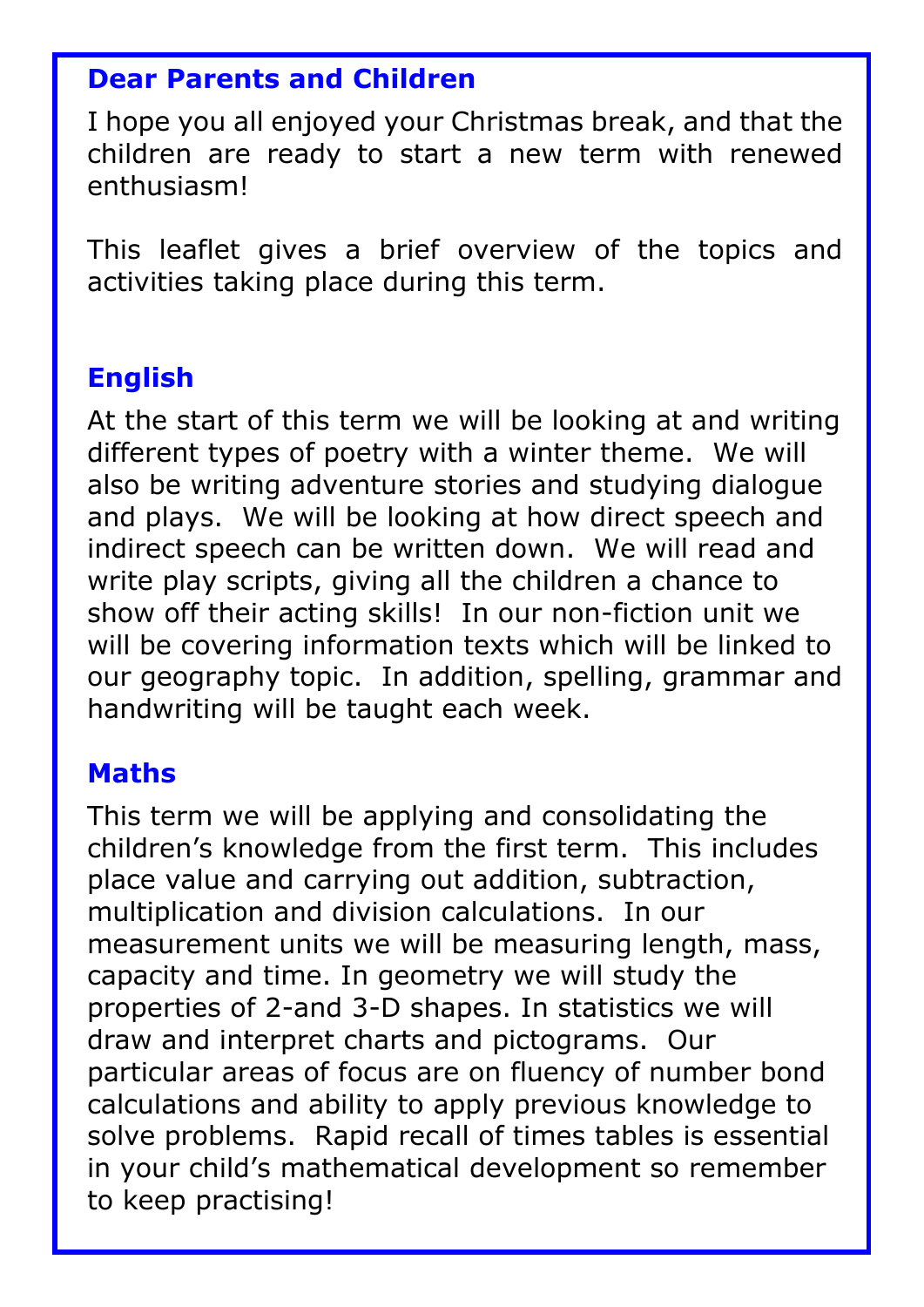#### **Science**

We will be finishing off our forces topic and then learning about the main human body parts associated with the skeleton and muscles and finding out how different parts of the body have special functions.

Later on in the term we will be learning about the different parts of flowering plants. We will explore the requirements of life and growth and we will also look at the life cycle of flowering plants.

Our principal aim is that the children will broaden their scientific view of the world around them and develop their scientific vocabulary.

#### **History and Geography**

In geography, we will be learning about the natural world. In particular, we will be finding out about the key aspects of climate zones, rivers, mountains, volcanoes and earthquakes and the water cycle. The children will have the opportunity to develop their map reading skills and to produce their own maps. This will also be carried out digitally, linking with our computing topics.

#### **Computing**

Linking to maths and topic work, we will use software to collect and present data and information. We will develop our Programming skills by using logical reasoning and problem solving to explain how simple algorithms work.

#### **Art**

We will be learning about great artists and will focus on the work Dennis Wojtkiewicz.